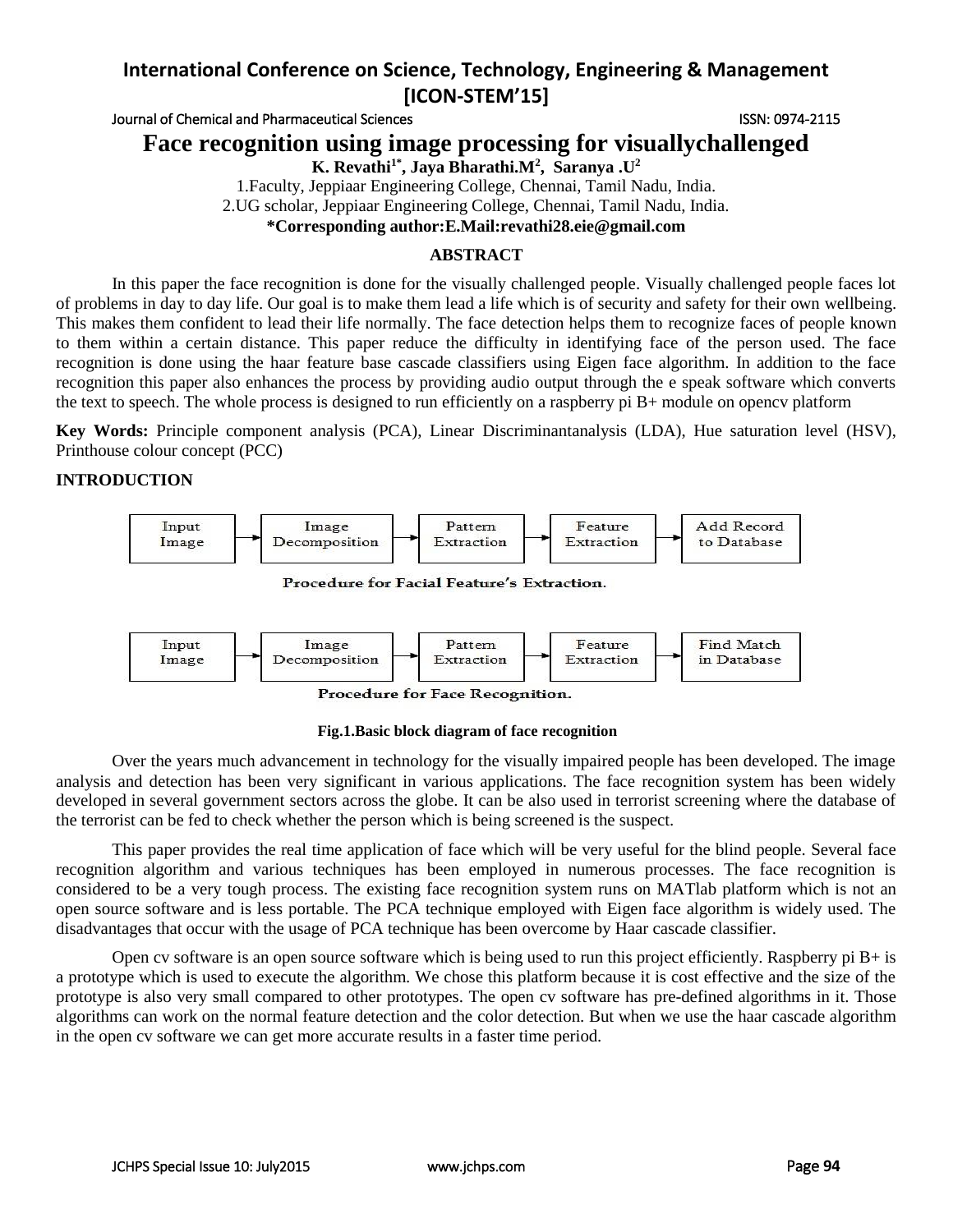Journal of Chemical and Pharmaceutical Sciences ISSN: 0974-2115



**Fig.2.Raspberry PI B+ Module**

Audio output is designed for the visually challenged people. The audio output is generally fed to an ear phone through which the color and the face is recognized and the output is given through the earphone. The raspberry pi  $B<sup>+</sup>$ module is used to run the open cv software. This module works on a 30Mhz processor. It can be charged using a normal mobile phone charger. This module is preferred because it is lesser in dimension and more over it is portable for the visually challenged. Many applications have been in use in various fields. Most vivid uses in governmental projects and purposes are given below.

| <b>Table.1. Face recognition system applications</b> |  |  |
|------------------------------------------------------|--|--|
|                                                      |  |  |

| Enterprise security | Computer access control |  |  |
|---------------------|-------------------------|--|--|
| Government events   | Terrorist screening     |  |  |
| Immigration         | Illegal immigration     |  |  |
|                     | detection               |  |  |
| Casino              | Filtering VIP's         |  |  |
| Toy                 | Intelligent robotics    |  |  |
| Vehicle             | Safety alert system     |  |  |

**Prior Work:** Enumerous robust algorithms have been developed and they have claimed to have accurate performance to tackle face detection and recognition problems. These algorithms are the most successfully and widely used for face detection and recognition. The algorithms are as follow:

- Principle Component Analysis (PCA) a.Eigenface
- Linear Discriminant Analysis (LDA)
- a.Fisherface
	- Skin colour algorithm
		- A.Red-Green-Blue (RGB)
		- b.YCbCr (Luminance -Chrominance)

C.Hue-Saturation Intensity (HSI)

- Wavelet algorithm
	- a.Gabor Wavelet
- Artificial neural networks algorithm a.Fast Forward b.Back Propagation c.Radial Basis Function (RBF)

**Principle Component Analysis (PCA):** PCA is a method in which is used to simplify the problem of choosing the representation of any eigen values and its corresponding eigen vectors to get a consistent representation. It can be obtained by diminishing the dimensional space of the representation. To obtain fast and robust object recognition, the dimensional space has to be reduced. On the whole, PCA also retains the original information of the data. Eigen face based algorithm applies on the PCA basis.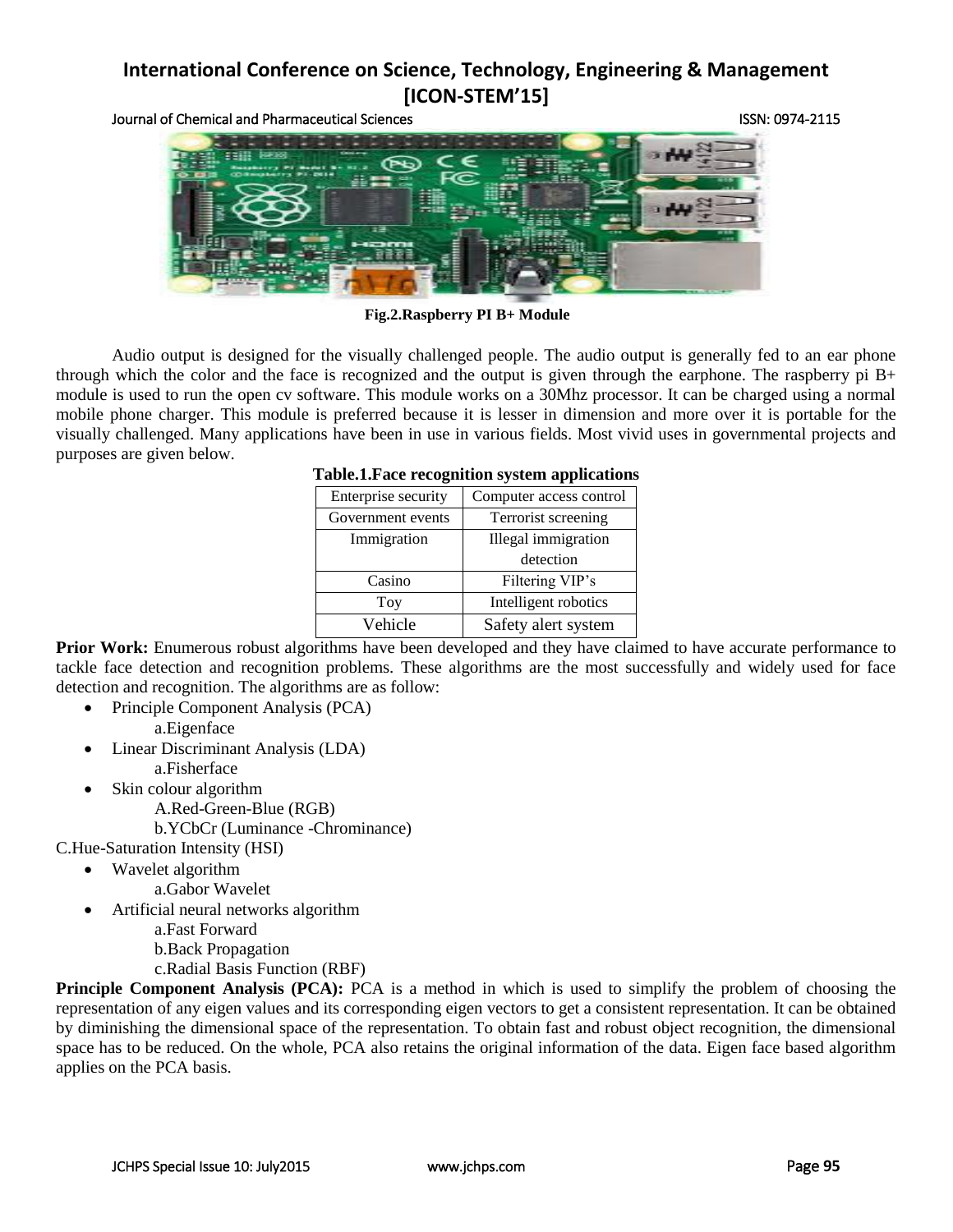

**Fig.3.Principal Component Analysis**

**Eigenface based algorithm:** Eigenface based approach is one of the most widely used method for face detection. According to the proposed Pavanet al., eigenface is known due to its simplicity, less sensitive in poses and better performance involving small databases or training sets. This approach uses the presence of eyes, nose and mouth on a face and relative distances among these objects. This characteristic feature is known as Eigenface. This facial feature can be extracted by using a mathematical tool called Principle Component Analysis (PCA). By using PCA, any original image from the training set can be reconstructed by combining the Eigenfaces. Generally, a face is classified as itself by calculating the relative distance of the among the features which form the Eigenfaces.

**Linear Discriminant Analysis (LDA):** LDA is also known as Fisher's Linear Discriminant (FLD) [Cristinacce.D].It drastically reduces the dimension space by using the FLD technique. FLD technique uses in-class information, reducing variation within each class and increasing class separation within the features specified.

**Fisherface based algorithm:** The Fisherface approach is also one of the most widely and commonly used methods for feature extraction in facial images. This approach tries to find the projection direction in which, images belonging to different kinds of classes are separated maximally. According to Shang-Hung Lin, Fisherface algorithm is the refinement of the eigenface algorithm to cater the illumination variation in it. Bulhumeur reported that Fisherface algorithm also performs better than eigenface in a circumstance where the lighting condition is varied.The above mentioned approach requires several training images for each face. Therefore, it cannot be implied to the face recognition applications where only one captured or stored image per person is available for training.

**Proposed project:** The core basis for Haar classifier object detection is the Haar-like features. These features, rather than using the intensity values of a pixel, use the change in contrast values between adjacent rectangular groups of pixels. The contrast variances between the areas. Two or three adjacent groups with a relative contrast variance form a Haar-like featureFirst we need to load the required XML classifiers.

![](_page_2_Figure_8.jpeg)

#### **Fig.4.Common Haar features Fig.4.Common Haar features**

**Haar-cascade Detection in OpenCV:** OpenCV comes with a trainer as well as detector. OpenCV already contains many pre-trained classifiers for face, eyes, smile etc. Those XML files are stored in opencv/data/haarcascades/ folder. **Steps to create face and eye detector with OpenCV**

- Load the required XML classifiers.
- Then load our input image (or video) in grayscale mode.
- Find the faces in the image.
- If faces are found, it returns the positions of detected faces as  $Rect(x,y,w,h)$ .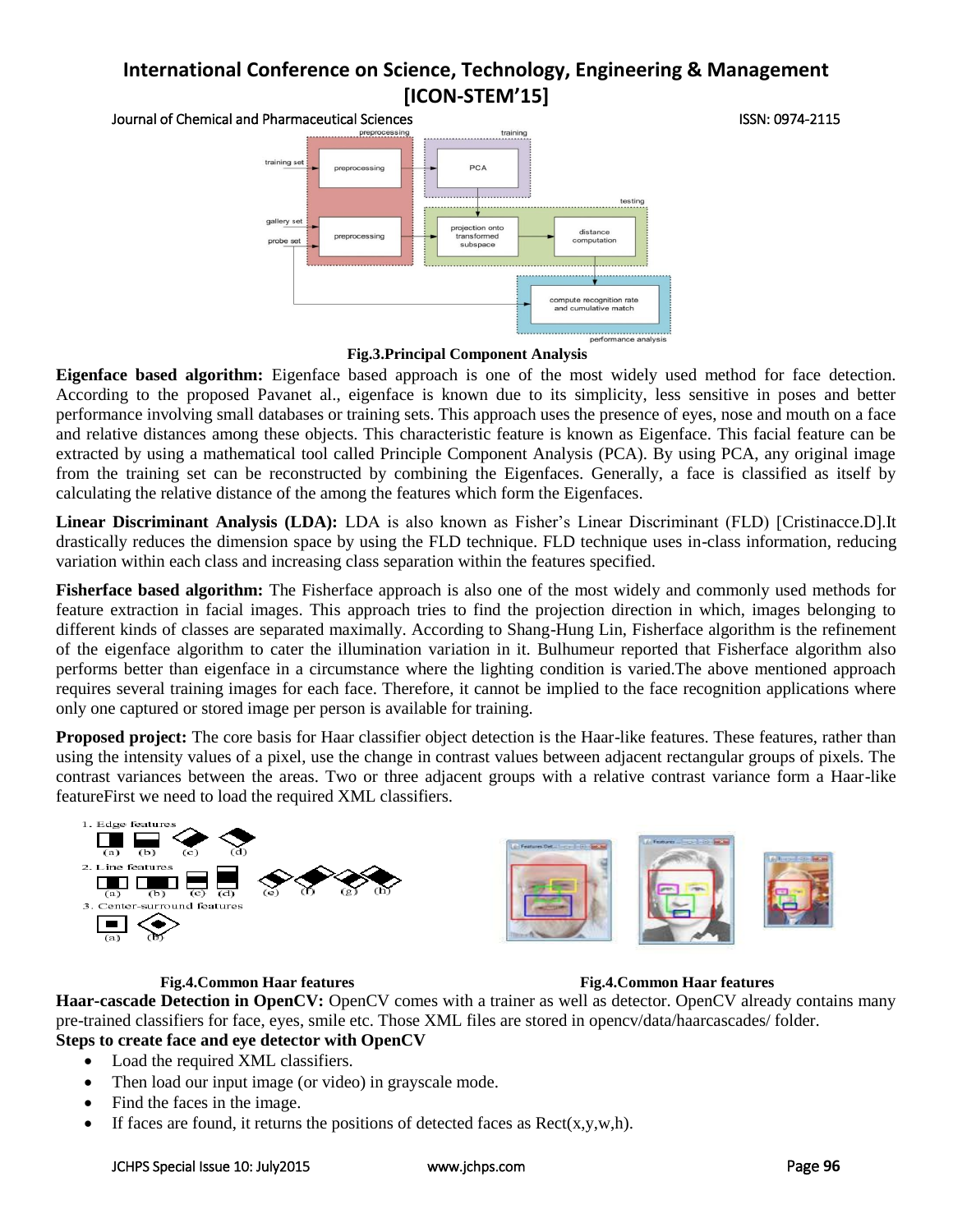### Journal of Chemical and Pharmaceutical Sciences ISSN: 0974-2115

Once these locations are obtained, create a ROI for the face and apply eye detection on this ROI

### **To create a set of eigen faces:**

- 1. Prepare a training set of face images. The pictures constituting the training set should have been taken under the same lighting conditions, and must be normalized to have the eyes and mouths aligned across all images. They must also be all re sampled to a common pixel resolution  $(r \times c)$ . Each image is treated as one vector, simply by concatenating the rows of pixels in the original image, resulting in a single row with  $r \times c$  elements. For this implementation, it is assumed that all images of the training set are stored in a single [matrixT](http://en.wikipedia.org/wiki/Matrix_%28mathematics%29), where each column of the matrix is an image.
- 2. Subtract the [mean.](http://en.wikipedia.org/wiki/Mean) The average image has to be calculated and then subtracted from each original image in T.
- 3. Calculate the [eigenvectors and eigen values](http://en.wikipedia.org/wiki/Eigenvectors_and_eigenvalues) of the [covariance matrixS](http://en.wikipedia.org/wiki/Covariance_matrix). Each eigenvector has the same dimensionality (number of components) as the original images, and thus can itself be seen as an image. The eigenvectors of this covariance matrix are therefore called eigen faces. They are the directions in which the images differ from the mean image. Usually this will be a computationally expensive step (if at all possible), but the practical applicability of eigen faces stems from the possibility to compute the eigenvectors of S efficiently, without ever computing S explicitly, as detailed below.
- 4. Choose the principal components. Sort the eigenvalues in descending order and arrange eigenvectors accordingly. The number of principle components k is determined arbitrarily by setting a threshold  $\varepsilon$  on the total variance. Total variance  $v = n^*(\lambda 1 + \lambda 2 + \ldots + \lambda n)$ , n= number of data images.

$$
\frac{n(\lambda_1+\lambda_2+\ldots+\lambda_k)}{n} > \epsilon
$$

k is the smallest number satisfies : These eigen faces can now be used to represent both existing and new faces.

![](_page_3_Figure_11.jpeg)

**Fig 6 Flowchart of Eigenface Algorithm**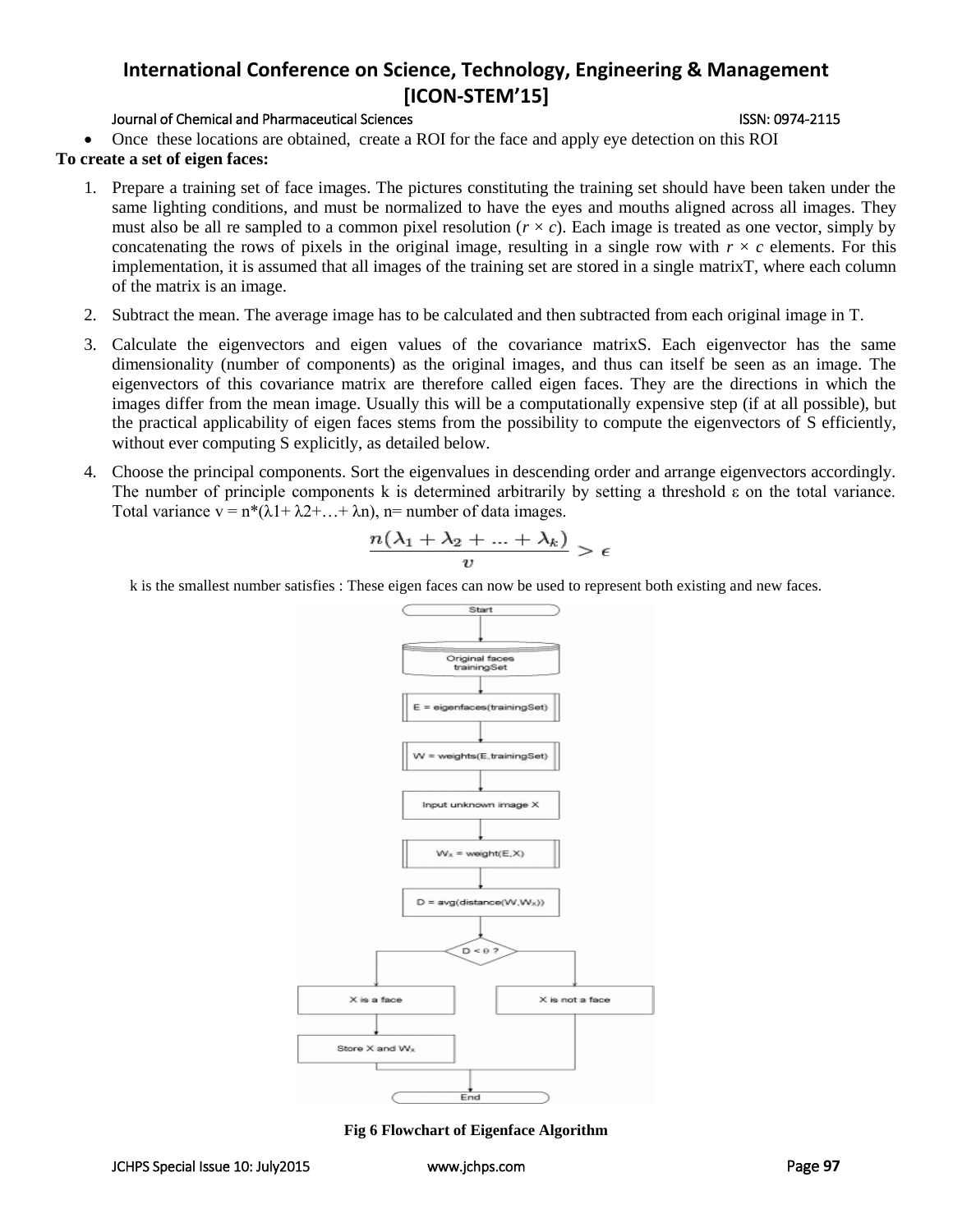### Journal of Chemical and Pharmaceutical Sciences ISSN: 0974-2115 **RESULTS**

Firstly in facial feature detection is detecting the face. This requires analyzing the entire image. The second step is using the isolated face to detect each feature. Since each portion of the image used to detect a feature is much smaller than that of the whole image, detection of all three facial features takes less time on average than detecting the face itself. Using a raspberry pi B+ processor to analyze a 320 by 240 image, a frame rate of 3 frames per second was achieved. Since a frame rate of 5 frames per second was achieved in facial detection only by using a much faster processor, regionalization provides a tremendous increase in efficiency in facial feature detection. Regionalization also greatly increased the accuracy of the detection. All false positives were eliminated, giving a detection rate of around 95% for the eyes and nose. The mouth detection has a lower rate due to the minimum size required for detection.

![](_page_4_Figure_4.jpeg)

![](_page_4_Picture_5.jpeg)

**Fig.7.Training Images Fig.8.Face Detection**

![](_page_4_Figure_7.jpeg)

## **FUTURE PLANS**

With the detection of facial features, the next goal is to research the ability for more precise details, like some individual points, of the facial features to be gathered. Those will be use to differentiate general human emotions, like happiness and sadness and other emotions. Recognition of human emotions would require accurate detection and analysis of the various elements of a human face, like the brow and the mouth, to determine an individual's current expression. The expression can then be compared to what is considered to be the basic signs of an emotion in all human beings. This research will be used in the field human-computer interaction to analyze the emotions one exhibits while interacting with a user interface which was not yet experimented before in the world of science and advancement.

## **CONCLUSION**

This paper gives a contribution for the development of new human-machine interfaces for mobile robots and autonomous systems, based on computer vision techniques. The article presented an approach for real-time face recognition and tracking which can be very useful in human robot interaction environment this system starts with a very fast real-time learning process and then allows the robot to follow the person and to be sure it is always interacting with the right one under a wide range of conditions including: illumination, scale, pose, and camera variation. The face tracking system works as a preprocessing stage to the face recognition system, which allows it to concentrate the face recognition task in a sub-window previously classified as face. This abruptly reduces the computation time. The introduction of a position predictive stage would also reduce the face search area driving to the creation of a robust automatic tracking and real-time recognition system. This paper also presents a Pre-Learnt User Recognition System which works in almost real-time and that can be used by the human to create a set of known people that can be recognized anytime. The processor has a certain number of people in the database and once a known face is found it can start following and interacting with it. Of course this system can also be used in security applications since it has the ability of tracking a set of known people

## **REFERENCES**

Adolf. F How-to build a cascade of boosted classifiers based on Haar-like features.http://ro\*botik.inflomatik.info/other/opencv/OpenCV\_ObjectDetection\_HowTo.pdf, 20, 2003.